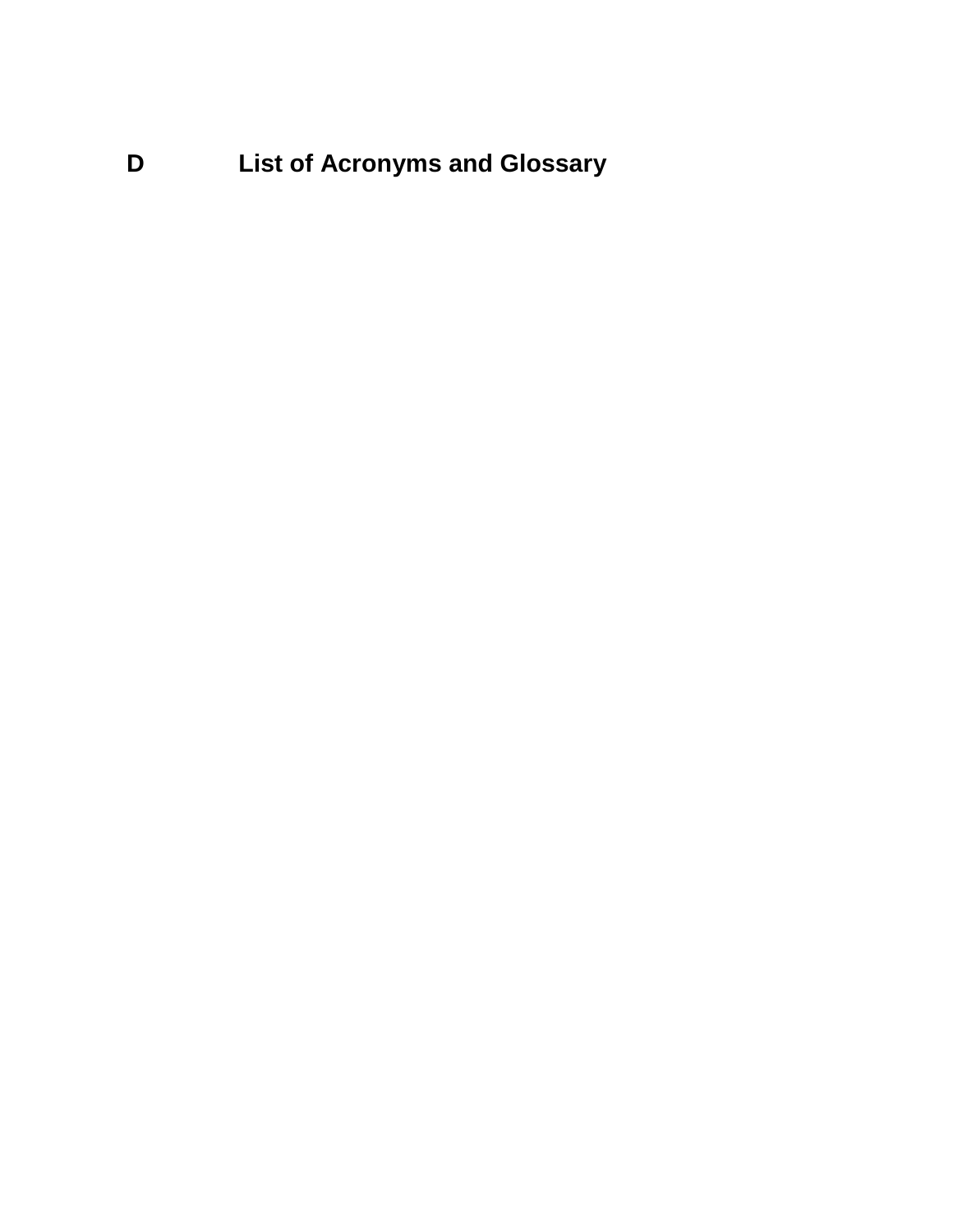## **D.1 List of Acronyms and Glossary**

**Table D-1** provides a list of acronyms used throughout the Environmental Assessment (EA). **Table D-2** identifies and defines technical terms used in the EA.

| Acronym           | <b>Definition</b>                                                  |
|-------------------|--------------------------------------------------------------------|
| OL <sub>9</sub>   | Echo Bay Airport                                                   |
| AAD               | Average Annual Day                                                 |
| <b>ACS</b>        | <b>American Community Survey</b>                                   |
| AEDT              | <b>Aviation Environmental Design Tool</b>                          |
| <b>AEE</b>        | Federal Aviation Administration's Office of Environment and Energy |
| <b>AGL</b>        | Above Ground Level                                                 |
| <b>APE</b>        | Area of Potential Effect                                           |
| <b>ARTCC</b>      | Air Route Traffic Control Center                                   |
| <b>ASPM</b>       | <b>Aviation System Performance Metrics</b>                         |
| <b>ATC</b>        | Air Traffic Control                                                |
| <b>ATCT</b>       | <b>Airport Traffic Control Tower</b>                               |
| <b>ATM</b>        | Air Traffic Management                                             |
| <b>ATO</b>        | Air Traffic Organization                                           |
| AZ50              | <b>Triangle Airpark</b>                                            |
| BA                | <b>Biological Assessment</b>                                       |
| <b>BVU</b>        | <b>Boulder City Municipal Airport</b>                              |
| CAA               | Clean Air Act                                                      |
| CAAA              | <b>Clean Air Act Amendments</b>                                    |
| <b>CBRS</b>       | <b>Coastal Barrier Resource System</b>                             |
| <b>CDIAC</b>      | Carbon Dioxide Information Analysis Center                         |
| <b>CEQ</b>        | <b>Council on Environment Quality</b>                              |
| <b>CFA</b>        | <b>Controlled Firing Area</b>                                      |
| <b>CFR</b>        | Code of Federal Regulations                                        |
| CH <sub>4</sub>   | Methane                                                            |
| <b>CIFP</b>       | <b>Coded Instrument Flight Procedures</b>                          |
| <b>CNEL</b>       | <b>Community Noise Equivalent Level</b>                            |
| <b>CNS</b>        | Communications, Navigation, Surveillance                           |
| CO                | Carbon Monoxide                                                    |
| CO <sub>2</sub>   | <b>Carbon Dioxide</b>                                              |
| CO <sub>2</sub> e | Carbon Dioxide Equivalent                                          |
| <b>CZMP</b>       | Coastal Zone Management Plan                                       |
| D&I               | Design and Implementation Team                                     |
| dB                | Decibel                                                            |
| <b>DME</b>        | <b>Distance Measuring Equipment</b>                                |
| <b>DNL</b>        | Day-Night Average Sound Level                                      |
| <b>DOT</b>        | Department of Transportation                                       |
| DP                | Departure Procedure                                                |
| EA                | <b>Environmental Assessment</b>                                    |
| EDO.              | <b>Established-on-Departure Operation</b>                          |
| <b>ELSO</b>       | <b>Equivalent Lateral Spacing Operation</b>                        |
| EO                | <b>Executive Order</b>                                             |
| <b>EPA</b>        | <b>Environmental Protection Agency</b>                             |
| <b>ESA</b>        | Endangered Species Act of 1973                                     |
| <b>FAA</b>        | <b>Federal Aviation Administration</b>                             |
| <b>FAR</b>        |                                                                    |
|                   | <b>Federal Aviation Regulation</b>                                 |
| <b>FEMA</b>       | Federal Emergency Management Agency                                |
| FL<br><b>FMS</b>  | <b>Flight Level</b>                                                |
|                   | <b>Flight Management System</b>                                    |
| <b>APRIL 2020</b> | $D-2$                                                              |

**Table D-1 List of Acronyms (1 of 3)**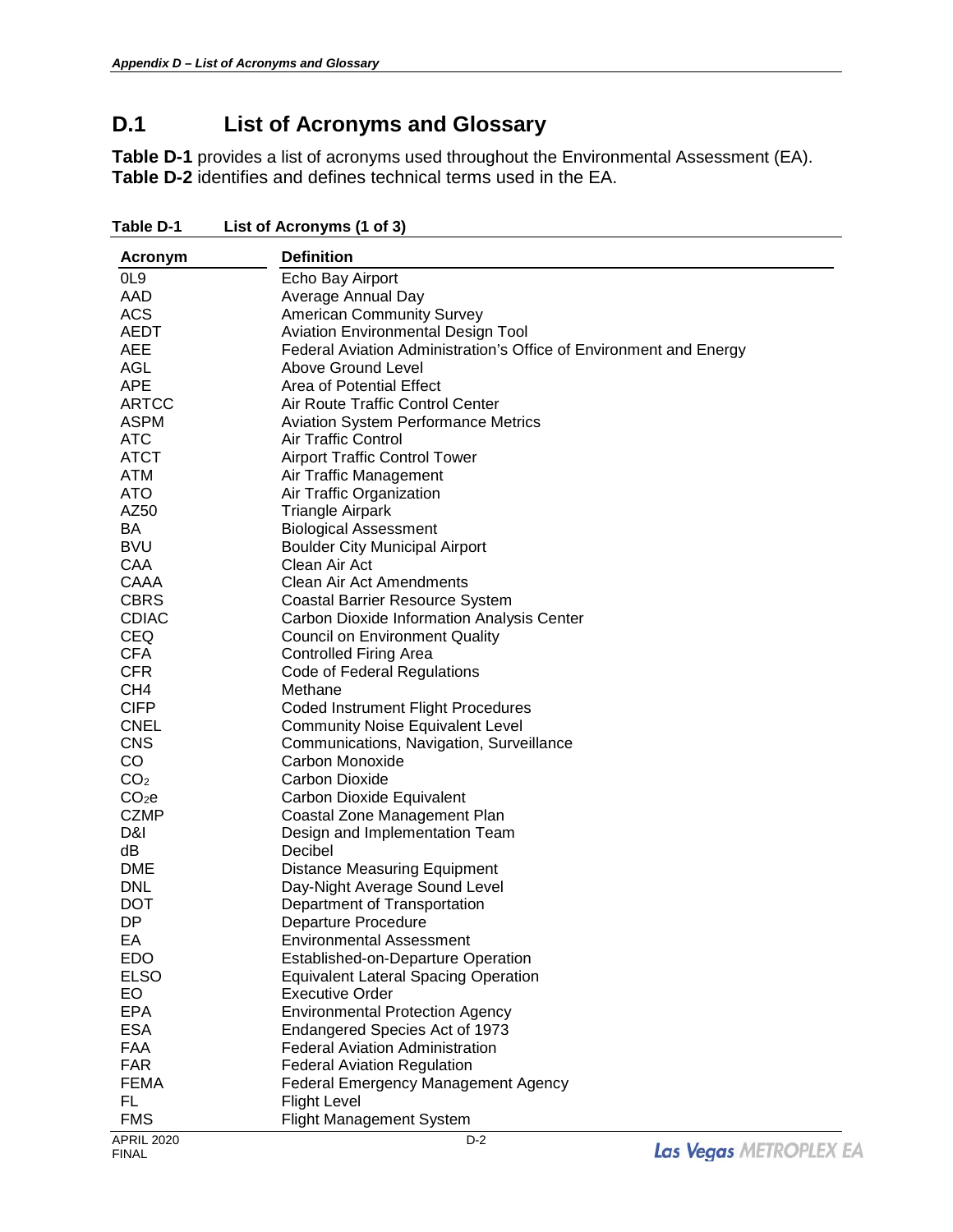| Acronym             | <b>Definition</b>                                  |
|---------------------|----------------------------------------------------|
| FR.                 | <b>Federal Register</b>                            |
| <b>FRZ</b>          | <b>Flight Restricted Zone</b>                      |
| <b>FWS</b>          | <b>Fish and Wildlife Service</b>                   |
| GA                  | <b>General Aviation</b>                            |
| GAO                 | <b>General Accounting Office</b>                   |
| <b>GHG</b>          | Greenhouse Gas                                     |
| <b>GIS</b>          | Geographic Information System                      |
| <b>GPS</b>          | <b>Global Positioning System</b>                   |
| <b>GSA</b>          | <b>General Study Area</b>                          |
| <b>HAATS</b>        | Houston Area Air Traffic System                    |
| <b>HFC</b>          | Hydrofluorocarbon                                  |
| <b>HHS</b>          | Department of Health and Human Services            |
| <b>HITL</b>         | Human-in-the-Loop                                  |
| <b>HND</b>          | <b>Henderson Executive Airport</b>                 |
| <b>HNM</b>          | <b>Heliport Noise Model</b>                        |
| <b>IAC</b>          | International Aerobatic Club                       |
| <b>ICAO</b>         | <b>International Civil Aviation Organization</b>   |
| <b>IFP</b>          | <b>Instrument Flight Procedures</b>                |
| IFR.                | <b>Instrument Flight Rules</b>                     |
| <b>IMC</b>          | <b>Instrument Meteorological Conditions</b>        |
| <b>INM</b>          | <b>Integrated Noise Model</b>                      |
| JO                  | Joint Order                                        |
| L30                 | Las Vegas Terminal Radar Approach Control Facility |
| <b>LAS</b>          | McCarran International Airport                     |
| <b>LWCA</b>         | Land and Water Conservation Act                    |
| <b>LPV</b>          | Localizer Performance Vertical Guidance            |
| <b>LWCF</b>         | Land and Water Conservation Fund Act of 1965       |
| <b>MBTA</b>         | Migratory Bird Treaty Act of 1918                  |
| <b>MCAS</b>         | Marine Corps Air Station                           |
| MMT                 | <b>Million Metric Tons</b>                         |
| <b>MOA</b>          | <b>Military Operating Area</b>                     |
| <b>MON</b>          | Minimum Operational Network                        |
| <b>MSL</b>          | Mean Sea Level                                     |
| МT                  | <b>Metric Tons</b>                                 |
| MTCO <sub>2</sub> e | Metric Tons of Carbon Dioxide Equivalent           |
| <b>NAAQS</b>        | National Ambient Air Quality Standards             |
| <b>NAR</b>          | National Airspace Redesign                         |
| <b>NAS</b>          | National Airspace System                           |
| <b>NAT</b>          | National Analysis Team                             |
| <b>NATCA</b>        | National Air Traffic Controllers Association       |
| <b>NATCF</b>        | <b>Nellis Air Traffic Control Facility</b>         |
| <b>NAVAID</b>       | Navigational Aid                                   |
| <b>NEPA</b>         | National Environmental Policy Act of 1969          |
| <b>NextGen</b>      | Next Generation Air Transportation System          |
| <b>NFDC</b>         | National Flight Data Center                        |
| <b>NHPA</b>         | National Historic Preservation Act of 1966         |
| <b>NIRS</b>         | Noise Integrated Routing System                    |
| <b>NLCD</b>         | National Land Cover Database                       |
| ΝM                  | <b>Nautical Mile</b>                               |
| <b>NMFS</b>         | <b>National Marine Fisheries Service</b>           |
| NO <sub>2</sub>     | Nitrous Oxide                                      |
| <b>NOAA</b>         | National Oceanic and Atmospheric Administration    |
|                     |                                                    |

**Table D-1 List of Acronyms (2 of 3)**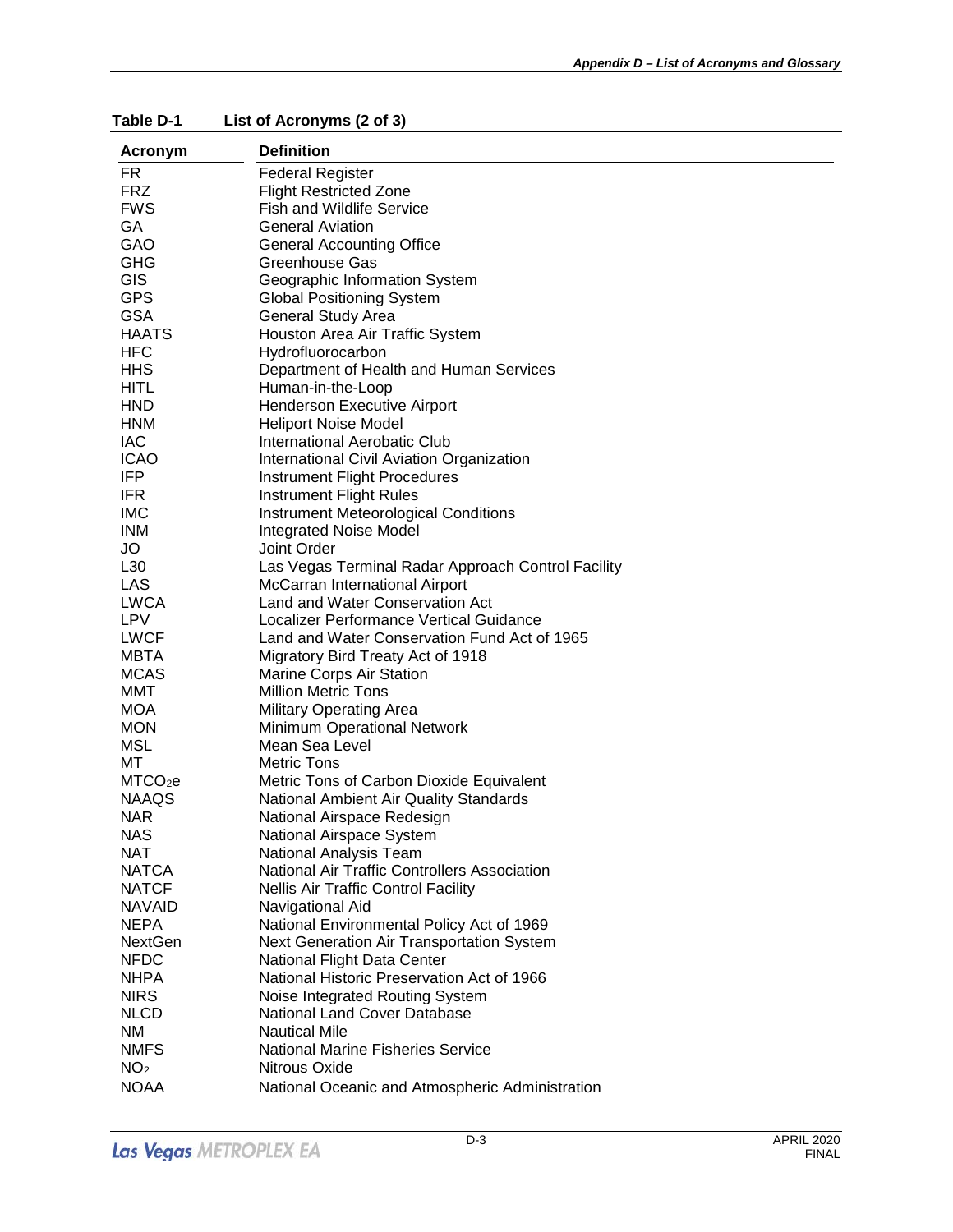| Acronym               | <b>Definition</b>                                                   |
|-----------------------|---------------------------------------------------------------------|
| <b>NO<sub>x</sub></b> | Oxides of Nitrogen                                                  |
| <b>NPIAS</b>          | National Plan of Integrated Airport Systems                         |
| <b>NRHP</b>           | National Register of Historic Places                                |
| <b>NVCRIS</b>         | Nevada Cultural Resource Information System                         |
| $O_3$                 | Ozone                                                               |
| <b>OAP</b>            | Optimization of the Airspace and Procedures                         |
| <b>OAPM</b>           |                                                                     |
|                       | Optimization of the Airspace and Procedures in the Metroplex        |
| <b>OPC</b>            | Optimum Profile Climb                                               |
| <b>OPD</b>            | <b>Optimum Profile Descent</b>                                      |
| Pb                    | Lead                                                                |
| <b>PBN</b>            | Performance-Based Navigation                                        |
| <b>PDARS</b>          | Performance Data Analysis and Reporting System                      |
| <b>PFC</b>            | Perfluorochemical                                                   |
| <b>PM</b>             | <b>Particulate Matter</b>                                           |
| $PM_{10}$             | Particulate Matter of 10 micrometers or less                        |
| PM <sub>2.5</sub>     | Particulate Matter of 2.5 micrometers or less                       |
| <b>PTC</b>            | <b>Presumed To Conform</b>                                          |
| <b>RNAV</b>           | Area Navigation                                                     |
| <b>RNP</b>            | <b>Required Navigation Performance</b>                              |
| <b>RSA</b>            | Runway Safety Area                                                  |
| <b>RTCA</b>           | Radio Technical Commission for Aeronautics                          |
| <b>RVSM</b>           | <b>Reduced Vertical Separation Minima</b>                           |
| <b>SAAAR</b>          | Special Aircraft and Aircrew Authorization Required                 |
| SF <sub>6</sub>       | <b>Sulfur Hexafluoride</b>                                          |
| <b>SFRA</b>           | Special Flight Rule Area                                            |
| <b>SHPO</b>           | <b>State Historic Preservation Officer</b>                          |
| <b>SID</b>            | <b>Standard Instrument Departure</b>                                |
| <b>SIP</b>            | State Implementation Plan                                           |
| <b>SMS</b>            | Safety Management System                                            |
| SO <sub>2</sub>       | Sulfur Dioxide                                                      |
| <b>SRMP</b>           | Safety Risk Management Panel                                        |
| <b>STAR</b>           | <b>Standard Terminal Arrival</b>                                    |
| <b>SUA</b>            | <b>Special Use Airspace</b>                                         |
| <b>TAF</b>            | <b>Terminal Area Forecast</b>                                       |
| <b>TARGETS</b>        | Terminal Area Route Generation, Evaluation, Traffic, and Simulation |
| <b>TERPS</b>          | <b>Terminal Instrument Procedures</b>                               |
| <b>THPO</b>           | <b>Tribal Historic Preservation Officer</b>                         |
| TRACON                | Terminal Radar Approach Control Facilities                          |
| U30                   | Temple Bar Airport                                                  |
| <b>USC</b>            | <b>United States Code</b>                                           |
| <b>USFWS</b>          | U.S. Fish and Wildlife Service                                      |
| <b>USGS</b>           | <b>United States Geological Survey</b>                              |
| <b>VFR</b>            | <b>Visual Flight Rules</b>                                          |
| <b>VGT</b>            | North Las Vegas Airport                                             |
| <b>VHF</b>            | Very High Frequency                                                 |
| <b>VMC</b>            | Visual Meteorological Conditions                                    |
| <b>VOC</b>            | <b>Volatile Organic Compounds</b>                                   |
| <b>VOR</b>            | <b>VHF Omnidirectional Range</b>                                    |
| <b>VORTAC</b>         | VHF Omnidirectional Range/Tactical Aircraft Control                 |
| ZAB                   | Albuquerque Air Route Traffic Control Center                        |
| <b>ZLA</b>            | Los Angeles Air Route Traffic Control Center                        |
| ZDV                   | Denver Air Route Traffic Control Center                             |
| <b>ZLC</b>            | Salt Lake Air Route Traffic Control Center                          |
|                       |                                                                     |

**Table D-1 List of Acronyms (3 of 3)**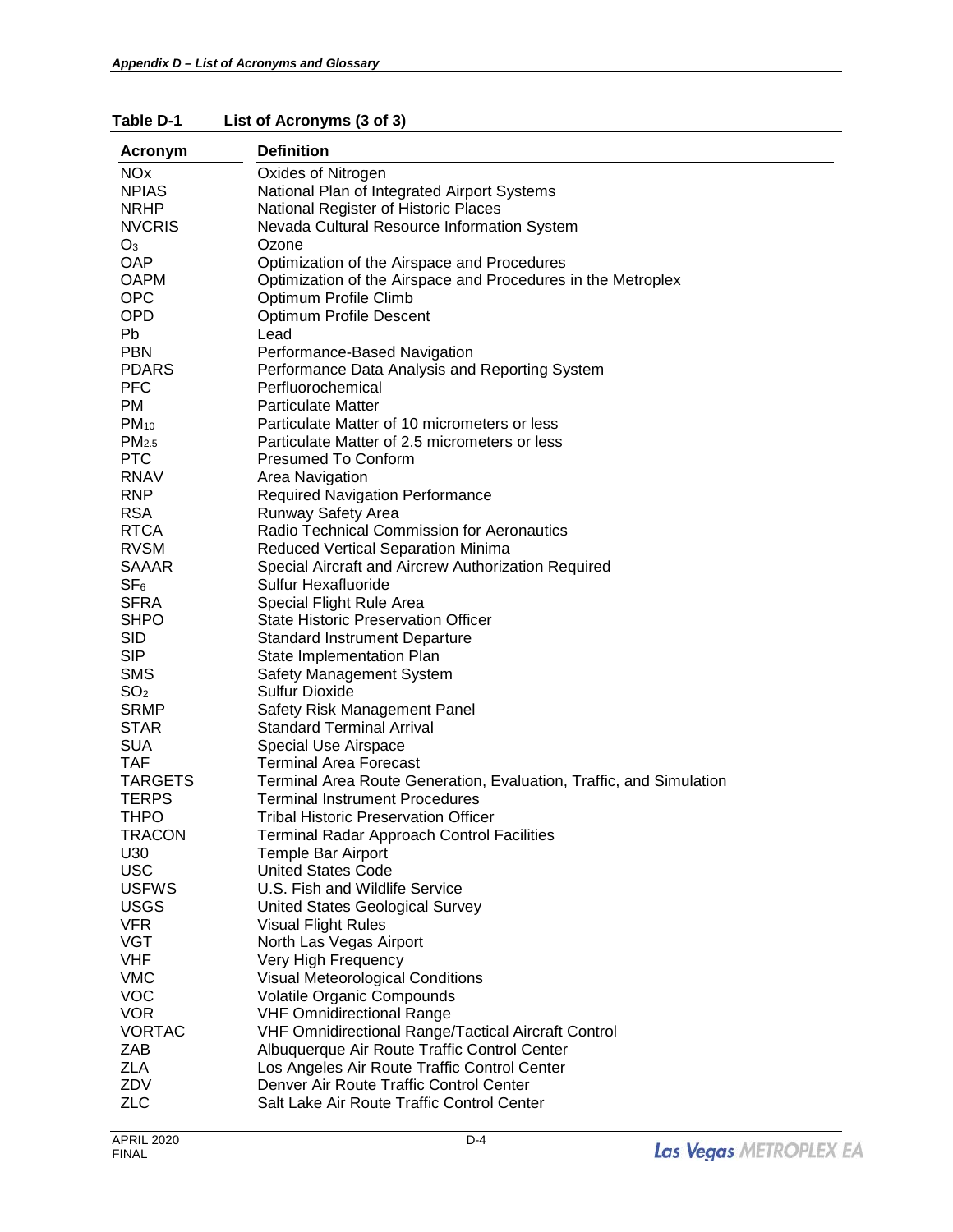| <b>Term</b>                                                   | <b>Definition</b>                                                                                                                                                                                                                                                                                                                                                                                                                                                                                                                                                                                   |
|---------------------------------------------------------------|-----------------------------------------------------------------------------------------------------------------------------------------------------------------------------------------------------------------------------------------------------------------------------------------------------------------------------------------------------------------------------------------------------------------------------------------------------------------------------------------------------------------------------------------------------------------------------------------------------|
| 18K Supplemental<br><b>Boundary Area</b>                      | A boundary created for the environmental study that incorporates aircraft flight<br>tracks below 18,000 feet above ground level. This boundary is used to assess<br>potential impacts to National Parks and wildlife refuges where noise is very low<br>and a quiet setting is a generally recognized purpose or attribute.                                                                                                                                                                                                                                                                         |
| Acoustics                                                     | The science of sound, including the generation, transmission, and effects of<br>sound waves, both audible and inaudible.                                                                                                                                                                                                                                                                                                                                                                                                                                                                            |
| Air Carrier                                                   | An entity holding a Certificate of Public Convenience and Necessity issued by the<br>Department of Transportation (DOT) to conduct scheduled air services over<br>specified routes and a limited amount of non-scheduled operations.                                                                                                                                                                                                                                                                                                                                                                |
| Air Pollutant                                                 | Any substance in air that could, in high enough concentration, harm man, other<br>animals, vegetation, or material. Pollutants may include almost any natural or<br>artificial composition of airborne matter capable of being airborne. They may be in<br>gases, particulates, or in combinations thereof. Generally, they fall into two main<br>groups: (1) those emitted directly from identifiable sources and (2) those<br>produced in the air by interaction between two or more primary pollutants or by<br>reaction with normal atmospheric constituents, with or without photo-activation. |
| Air Route Traffic<br><b>Control Center</b><br>(ARTCC, Center) | A Federal Aviation Administration (FAA) facility established to provide air traffic<br>control service to aircraft operating on an Instrument Flight Rules (IFR) flight plan<br>within controlled airspace and principally during the en route phase of flight.<br>When equipment capabilities and controller workload permit, certain<br>advisory/assistance services may be provided to Visual Flight Rules (VFR).                                                                                                                                                                                |
| Air Taxi                                                      | An air carrier certificated in accordance with Federal Aviation Regulations (FAR)<br>Part 135 and authorized to provide on-demand public transportation of persons<br>and property by aircraft. Generally operates small aircraft "for hire" for specific<br>trips.                                                                                                                                                                                                                                                                                                                                 |
| Air Traffic Control<br>(ATC)                                  | A service operated by appropriate authority to promote the safe, orderly, and<br>expeditious flow of air traffic.                                                                                                                                                                                                                                                                                                                                                                                                                                                                                   |
| Aircraft<br>Surveillance<br>Systems                           | Systems set up to enable the Air Traffic Control (ATC) system to know the<br>location of an aircraft and where it is heading. Aircraft positions are displayed for<br>controllers as they actively monitor the traffic to ensure that aircraft do not violate<br>separation criteria.                                                                                                                                                                                                                                                                                                               |
| <b>Airport Traffic</b><br><b>Control Tower</b><br>(ATCT)      | A facility that uses air/ground communications, visual signaling, and other devices<br>to provide ATC services to aircraft operating in the vicinity of an airport.<br>Authorizes aircraft to land or take off at the airport controlled by the tower<br>regardless of flight plan or weather conditions.                                                                                                                                                                                                                                                                                           |
| Airspace                                                      | Navigable area used by aircraft for purposes of flight.                                                                                                                                                                                                                                                                                                                                                                                                                                                                                                                                             |
| Airway                                                        | An area of Class E airspace established in the form of a corridor, the centerline of<br>which is defined by radio navigational aids. The network of airways serving<br>aircraft operations up to but not including 18,000 feet Mean Sea Level (MSL) are<br>referred to as "Victor" airways. The network of airways serving aircraft operations<br>at or above 18,000 feet MSL are referred to as "Jet" airways.                                                                                                                                                                                     |
| Altitude                                                      | Height above a reference point, usually expressed in feet. Reference points are<br>typically sea level, the ground, or airfield elevation in which case MSL, AGL, or<br>AFE further describes the altitude, respectively.                                                                                                                                                                                                                                                                                                                                                                           |

**Table D-2 Glossary (1 of 8)**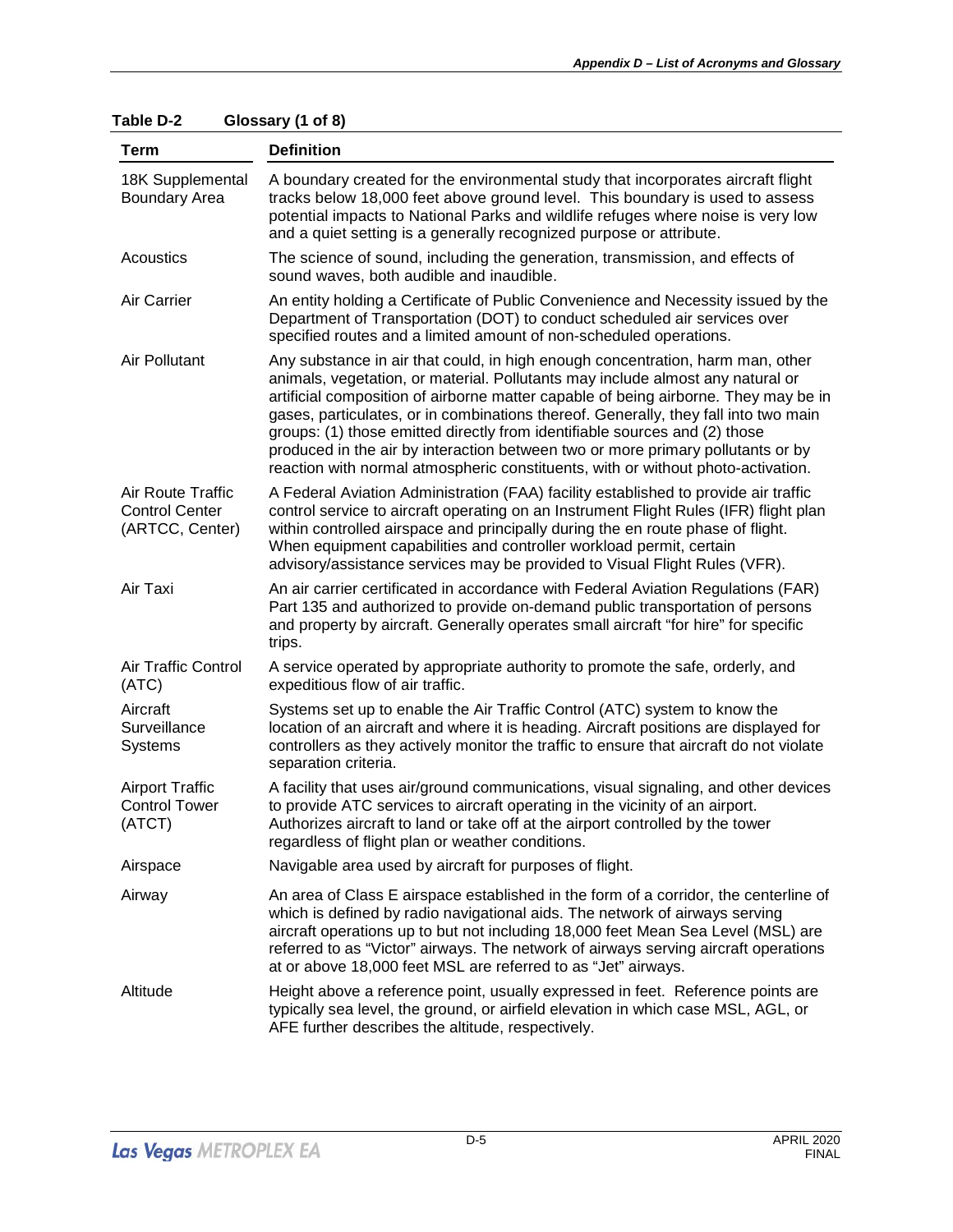| <b>Ambient Noise</b><br>Level                           | The level of noise that is all-encompassing within a given environment for which<br>a single source cannot be determined. It is usually a composite of sounds from<br>many and varied sources near to and far from the receiver.                                                                                                                                                                                                                                                                                                 |
|---------------------------------------------------------|----------------------------------------------------------------------------------------------------------------------------------------------------------------------------------------------------------------------------------------------------------------------------------------------------------------------------------------------------------------------------------------------------------------------------------------------------------------------------------------------------------------------------------|
| Area Navigation<br>(RNAV)                               | A method of air navigation that permits aircraft to operate on any desired course<br>within a network of station-referenced navigation aids (NAVAIDs), rather than<br>navigating directly to and from the NAVAIDs.                                                                                                                                                                                                                                                                                                               |
| Arithmetic<br><b>Averaged Sound</b><br>Pressure Level   | The arithmetic sum of a series of sound pressure levels divided by the number of<br>levels included in the sum.                                                                                                                                                                                                                                                                                                                                                                                                                  |
| <b>Arrival Stream</b>                                   | A sequence of aircraft that are following similar arrival procedures. This can<br>conserve flight distance, reduce congestion, and allow instrument flight plans into<br>airports with limited NAVAIDs.                                                                                                                                                                                                                                                                                                                          |
| <b>Attainment Area</b>                                  | An area in which the Federal or state standards for ambient air quality are being<br>achieved.                                                                                                                                                                                                                                                                                                                                                                                                                                   |
| A-Weighted<br>Sound Level                               | A quantity, in decibels, read from a standard sound-level meter with A-weighting<br>circuitry. The A-weighting scale discriminates against the lower frequencies<br>below 1000 hertz according to a relationship approximating the auditory sensitivity<br>of the human ear. The A-weighted sound level is approximately related to the<br>relative "noisiness" or "annoyance" of many common sounds.                                                                                                                            |
| <b>Aviation System</b><br>Performance<br><b>Metrics</b> | A broad collection of systems for reporting on the performance of approximately<br>29 airlines serving the 77 ASPM airports                                                                                                                                                                                                                                                                                                                                                                                                      |
| <b>Based Aircraft</b>                                   | Active aircraft that are stationed at an airport on a permanent basis.                                                                                                                                                                                                                                                                                                                                                                                                                                                           |
| <b>Block</b>                                            | Census blocks are small areas bounded on all sides by visible features such as<br>streets, roads, streams, and railroad tracks, and by invisible boundaries such as<br>city, town, township, and county limits; property lines; and short, imaginary<br>extensions of streets and roads. Blocks are numbered uniquely within each<br>census tract or block numbering area (BNA). A three-digit number identifies a<br>block, sometimes with a single alphabetical suffix. The U.S. Bureau of Census<br>designates census blocks. |
| Centroid                                                | A point representing the geographic center of a US Bureau of Census census<br>block.                                                                                                                                                                                                                                                                                                                                                                                                                                             |
| Climb                                                   | The act or instance of increasing altitude.                                                                                                                                                                                                                                                                                                                                                                                                                                                                                      |
| <b>Community Noise</b><br><b>Equivalent Level</b>       | The average A-weighted sound level as measured in decibels during a 24-hour<br>period. A 10-decibel weighting is applied to noise events occurring at night, and a<br>4.8-decibel weighting is applied to those occurring during the evening hours.                                                                                                                                                                                                                                                                              |
| Conformity                                              | A determination that a project conforms with a State Implementation Plan (SIP)<br>whose purpose is to eliminate or reduce the severity and number of violations of<br>the National Ambient Air Quality Standards and does not impede the scheduled<br>attainment of such standards.                                                                                                                                                                                                                                              |
| <b>Constructive Use</b>                                 | When the proximity impacts (e.g., noise) of a proposed project adjacent to or near                                                                                                                                                                                                                                                                                                                                                                                                                                               |
|                                                         | a Section 4(f) property result in substantial impairment of the property.                                                                                                                                                                                                                                                                                                                                                                                                                                                        |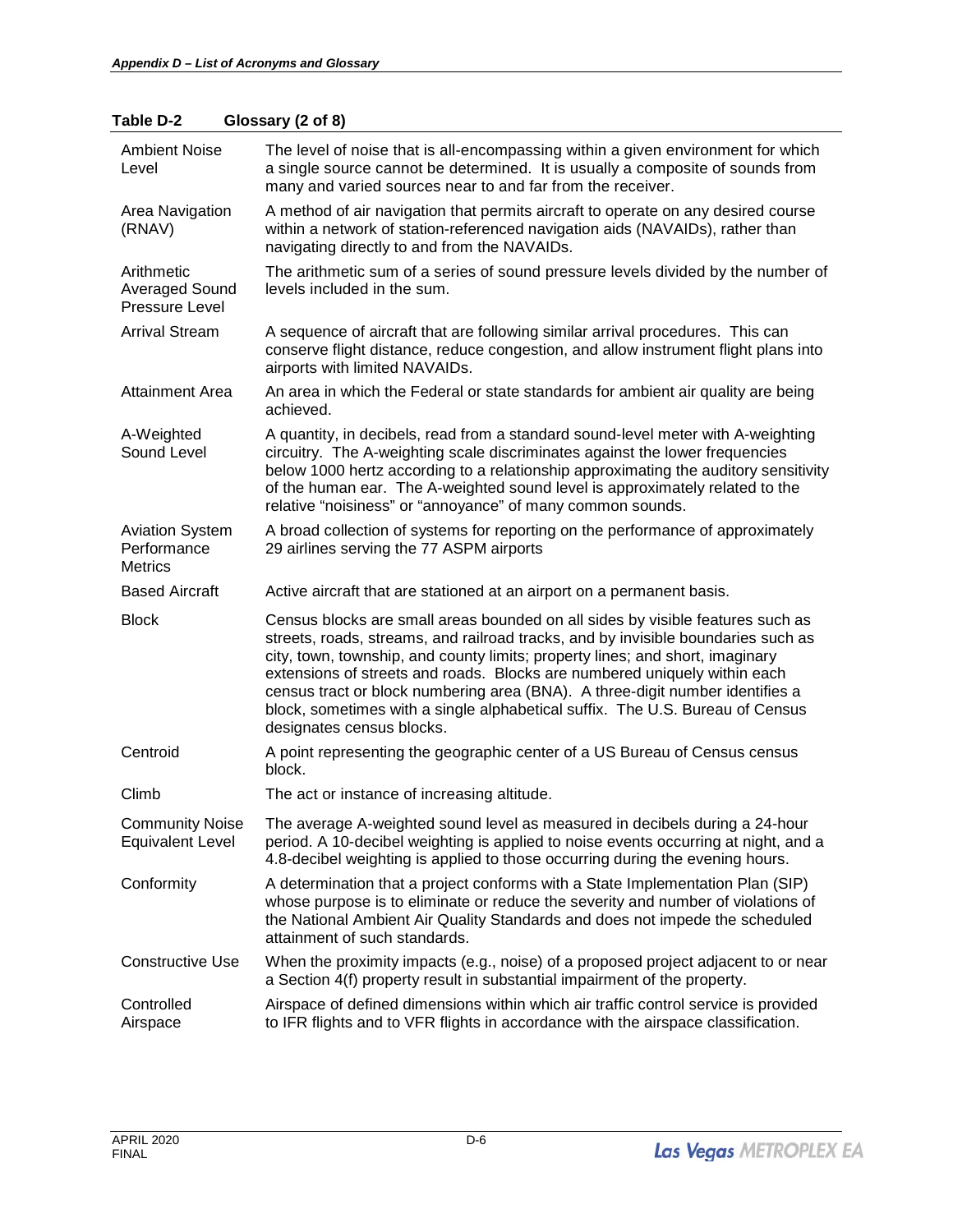| Corner-Post<br>Configuration                    | Corner-Post Configuration refers to an arrangement of air traffic pathways in a<br>terminal area that brings incoming flights over fixes at four corners of the traffic<br>area, while outbound flights depart between the fixes, thus minimizing conflicts<br>between arriving and departing traffic.                                                                                                                                                                                                                                                                                                                                                                                             |
|-------------------------------------------------|----------------------------------------------------------------------------------------------------------------------------------------------------------------------------------------------------------------------------------------------------------------------------------------------------------------------------------------------------------------------------------------------------------------------------------------------------------------------------------------------------------------------------------------------------------------------------------------------------------------------------------------------------------------------------------------------------|
| Criteria Pollutants                             | The 1970 amendments to the Clean Air Act required the EPA to set National<br>Ambient Air Quality Standards for certain pollutants known to be hazardous to<br>human health. The EPA has identified and set standards to protect human<br>health and welfare for six pollutants: ozone, carbon monoxide, total suspended<br>particulates, sulfur dioxide, lead, and nitrogen oxide. The term "criteria<br>pollutants" derives from the requirement that the EPA must describe the<br>characteristics and potential health and welfare effects of these pollutants. It<br>is on the basis of these criteria that standards are set or revised.                                                       |
| Day-Night Average<br>Sound Level (DNL)          | A measure of the annual average noise environment over a 24-hour day. It is<br>the 24-hour, logarithmic- (or energy-) average, A-weighted sound pressure<br>level with a 10-decibel penalty applied to the nighttime event levels that occur<br>between 10 p.m. and 7 a.m.                                                                                                                                                                                                                                                                                                                                                                                                                         |
| De minimis Levels                               | De minimis is defined as lacking significance or importance, or so minor as to<br>be disregarded. De minimis levels are minimum air pollutant levels and vary<br>according to the type of pollutant and severity of the non-attainment area.<br>Unless state minimums are lower than Federal, these levels are consistent for<br>all conformity determinations. The calculation of total project emissions is<br>made and compared to these de minimis cutoffs. If the emissions for a<br>pollutant are above de minimis, the project requires a conformity determination.<br>All emissions from the project must be analyzed and found to conform, not only<br>those above the de minimis levels. |
| Decibel (dB)                                    | Commonly used to define the level produced by a sound source. The decibel<br>scale is logarithmic (i.e., when the scale goes up by ten, the perceived level is<br>twice as loud).                                                                                                                                                                                                                                                                                                                                                                                                                                                                                                                  |
| Departure                                       | The act of an aircraft taking off from an airport.                                                                                                                                                                                                                                                                                                                                                                                                                                                                                                                                                                                                                                                 |
| Departure<br>Procedure (DP)                     | A preplanned IFR ATC departure procedure printed for pilot use in graphic<br>and/or textual form. Departure Procedures (DP) provide transition from the<br>terminal to the appropriate en route structure. SIDs are a type of DP.                                                                                                                                                                                                                                                                                                                                                                                                                                                                  |
| Descent                                         | The process of decreasing altitude.                                                                                                                                                                                                                                                                                                                                                                                                                                                                                                                                                                                                                                                                |
| Design and<br>Implementation<br>Team (D&I team) | Air traffic controllers and airspace procedures specialists from the D21 and CLE<br>TRACON facilities and ZOB and ZYZ ARTCC, with additional participation by<br>Metroplex Program Office personnel.                                                                                                                                                                                                                                                                                                                                                                                                                                                                                               |
| Distance Measuring<br>Equipment (DME)           | Equipment installed on an aircraft that provides the distance of the aircraft in<br>relation to a navigation aid as well as ground speed. Distance Measuring<br>Equipment (DME) transmitters are often co-located with a Very High Frequency<br>Omni-directional Radio Range Station (VOR), known in this case as a VOR-<br>DME.                                                                                                                                                                                                                                                                                                                                                                   |
| Downwind Leg                                    | A flight path parallel to the landing runway in the direction opposite to the<br>landing. The downwind leg normally extends between the crosswind leg and<br>the base leg.                                                                                                                                                                                                                                                                                                                                                                                                                                                                                                                         |

**Table D-2 Glossary (3 of 8)**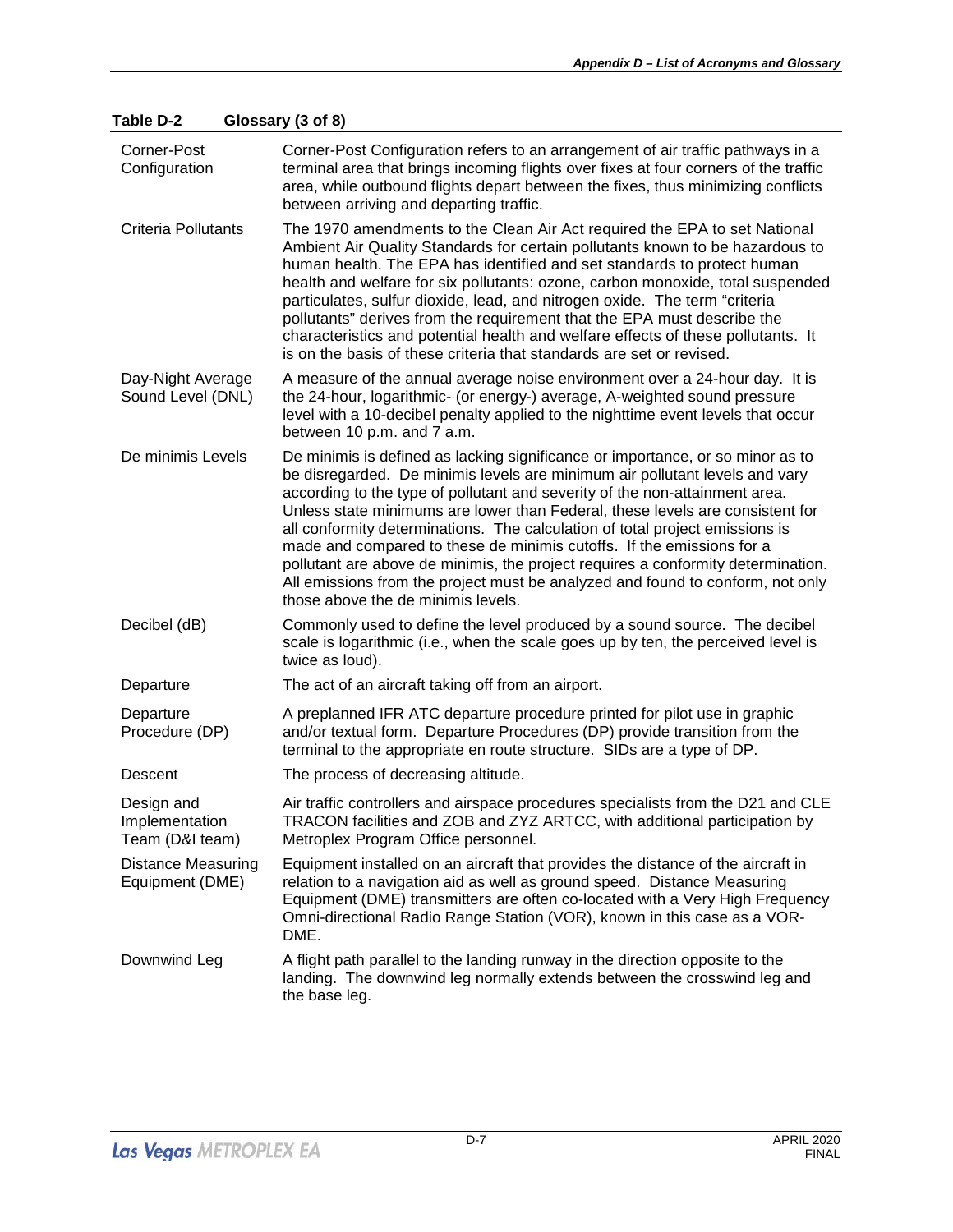| Table D-2 | Glossary (4 of 8) |
|-----------|-------------------|
|-----------|-------------------|

| Emissions                                          | Pollution discharged into the atmosphere from stationary sources such as<br>smokestacks, surface areas of commercial or industrial facilities, or residential<br>chimneys and from mobile sources such as motor vehicles, locomotives, or<br>aircraft exhausts.                                                                                                                                                                   |
|----------------------------------------------------|-----------------------------------------------------------------------------------------------------------------------------------------------------------------------------------------------------------------------------------------------------------------------------------------------------------------------------------------------------------------------------------------------------------------------------------|
| En Route Airspace                                  | A general term to describe the airspace controlled by an ARTCC.                                                                                                                                                                                                                                                                                                                                                                   |
| Energy-Averaged<br>Sound Pressure<br>Level         | The logarithmic sum of the sound power of a series of sound pressure levels<br>divided by the number of levels included in the sum.                                                                                                                                                                                                                                                                                               |
| Enplanement                                        | The total number of revenue passengers boarding aircraft, including originating,<br>stopover, and transfer passengers, in scheduled and non-scheduled services.                                                                                                                                                                                                                                                                   |
| Environmental<br>Assessment (EA)                   | An EA is a concise document that assesses the environmental impacts of a<br>proposed Federal Action. It discusses the need for, and environmental impacts<br>of, the proposed action and alternatives. An environmental assessment should<br>provide sufficient evidence and analysis for a Federal determination whether to<br>prepare an Environmental Impact Statement (EIS) or a Finding of No Significant<br>Impact (FONSI). |
| Environmental<br>Noise                             | Unwanted sound from various outdoor sources that produce noise (e.g., aircraft,<br>cars, trucks, buses, railways, industrial plants, construction activities).                                                                                                                                                                                                                                                                    |
| Equipage                                           | Communication, navigation, and surveillance equipment installed on an aircraft.                                                                                                                                                                                                                                                                                                                                                   |
| <b>Equivalent Sound</b><br>Level (Leq)             | The level of a constant sound which, in the given situation and time period, has<br>the same average sound energy as does a time-varying sound. Specifically,<br>equivalent sound level is the energy-averaged sound pressure level of the<br>individual A-weighted sound pressure levels occurring during the time interval.                                                                                                     |
| <b>Federal Aviation</b><br>Administration<br>(FAA) | The FAA is the agency of the United States Department of Transportation with<br>primary responsibility for civil aviation. Among its major functions are the<br>regulation of civil aviation to promote safety, fulfill the requirements of national<br>defense and development, and operate a common system of air traffic control<br>and navigation for both civil and military aircraft.                                       |
| Federal<br>Infrastructure<br>Projects<br>Dashboard | Part of an inter-agency initiative, spearheaded by the Office of Management and<br>Budget, to institutionalize best practices to reduce the amount of time required to<br>make permitting and review decisions and improve environmental and<br>community outcomes.                                                                                                                                                               |
| Fix                                                | A geographical position determined by reference to one or more radio NAVAIDS,<br>celestial plotting, or by some other means such as satellite navigation.                                                                                                                                                                                                                                                                         |
| <b>Flight Data</b><br>Information                  | Specific information used by ATC for an individual flight, including information<br>such as aircraft identification, destination, type, route, and altitude.                                                                                                                                                                                                                                                                      |
| <b>Flight Track</b>                                | The path an aircraft describes over the ground.                                                                                                                                                                                                                                                                                                                                                                                   |
| <b>Flow</b>                                        | Describes the direction in which aircraft take off and land at a particular airport.<br>Aircraft generally take off and land into the wind. However, other factors (e.g.,<br>nearby airports, construction) can also affect flow.                                                                                                                                                                                                 |
| Flyways                                            | Migration routes for avian species.                                                                                                                                                                                                                                                                                                                                                                                               |
| Frequency<br>(acoustic)                            | The number of oscillations per second completed by a vibrating object.                                                                                                                                                                                                                                                                                                                                                            |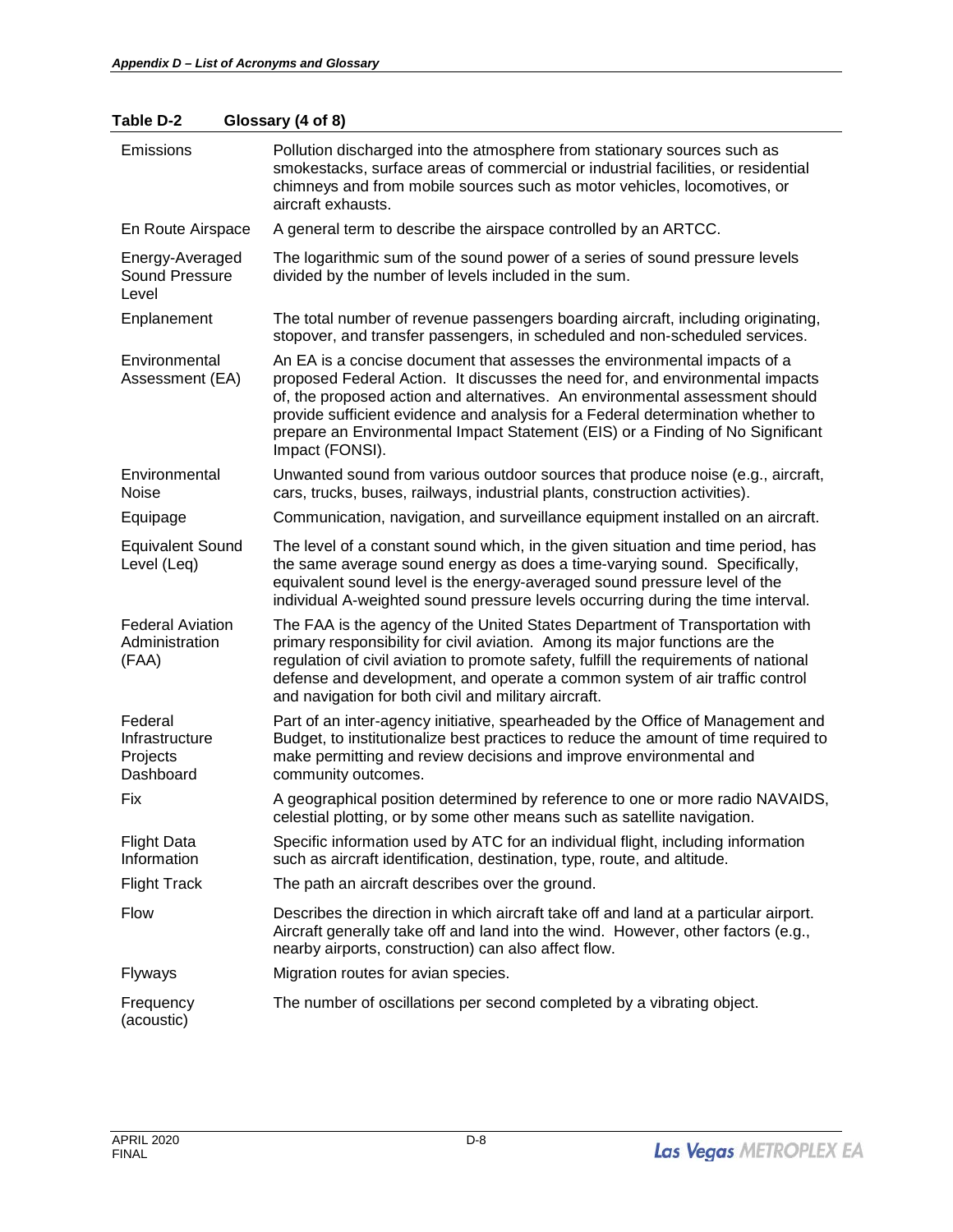| <b>General Aviation</b><br>(GA)                  | All civil aviation except scheduled passenger, air taxi, and cargo airlines.                                                                                                                                                                                                                                                                                                                    |
|--------------------------------------------------|-------------------------------------------------------------------------------------------------------------------------------------------------------------------------------------------------------------------------------------------------------------------------------------------------------------------------------------------------------------------------------------------------|
| <b>Global Positioning</b><br>System (GPS)        | A satellite-based radio positioning and navigation system operated by the U.S.<br>Department of Defense. The system provides highly accurate position and<br>velocity information and precise time on a continuous global basis to an<br>unlimited number of properly equipped users.                                                                                                           |
| Hand-Off                                         | An action taken to transfer the radar identification of an aircraft from one<br>controller to another.                                                                                                                                                                                                                                                                                          |
| Heading                                          | A compass bearing indicating the direction of travel.                                                                                                                                                                                                                                                                                                                                           |
| Hertz (Hz)                                       | The unit used to designate frequency, specifically the number of cycles per<br>second.                                                                                                                                                                                                                                                                                                          |
| Household                                        | A household includes all the persons who occupy a housing unit. The<br>occupants may be a single family, one person living alone, two or more families<br>living together, or any other group of related or unrelated persons who share<br>living arrangements.                                                                                                                                 |
| <b>Housing Unit</b>                              | A housing unit is a house, apartment, a mobile home or trailer, a group of rooms<br>or a single room occupied as separate living quarters or, if vacant, intended for<br>occupancy as separate living quarters.                                                                                                                                                                                 |
| Hydrocarbons (HC)                                | Chemical compounds that consist entirely of carbon and hydrogen.                                                                                                                                                                                                                                                                                                                                |
| Instrument<br>Approach<br>Procedure              | A series of predetermined maneuvers for the orderly transfer of an aircraft under<br>instrument flight conditions from the beginning of the initial approach to a land or<br>to a point from which a landing may be made visually. It is prescribed and<br>approved for a specific airport by a competent authority.                                                                            |
| Instrument<br>Departure<br>Procedure             | A preplanned IFR departure procedure published for pilot use, in graphic or<br>textual format, that provides obstruction clearance from the terminal area to the<br>appropriate en route structure. There are two types of DP, Obstacle Departure<br>Procedure (ODP), printed either textually or graphically, and Standard<br>Instrument Departure (SID), which is always printed graphically. |
| Instrument Flight<br>Rules (IFR)                 | Rules governing the procedures for conducting instrument flight in aircraft. Also<br>a term used by pilots and controllers to indicate type of flight plan.                                                                                                                                                                                                                                     |
| Instrument<br>Meteorological<br>Conditions (IMC) | Weather conditions expressed in terms of visibility, distance from clouds, and<br>cloud ceilings during which all aircraft are required to operate using IFR.                                                                                                                                                                                                                                   |
| <b>Integrated Noise</b><br>Model (INM)           | A computer program developed, updated, and maintained by the Federal<br>Aviation Administration to evaluate aircraft noise impacts in the vicinity of<br>airports.                                                                                                                                                                                                                              |
| In-Trail Spacing                                 | The distance between two aircraft on an identical route; one aircraft is following<br>another.                                                                                                                                                                                                                                                                                                  |
| <b>Invasive Species</b>                          | Invasive species are organisms (usually transported by humans) that<br>successfully establish themselves in and then overcome otherwise intact, pre-<br>existing native ecosystems.                                                                                                                                                                                                             |
| Knots                                            | Speed measured in nautical miles per hour.                                                                                                                                                                                                                                                                                                                                                      |

## **Table D-2 Glossary (5 of 8)**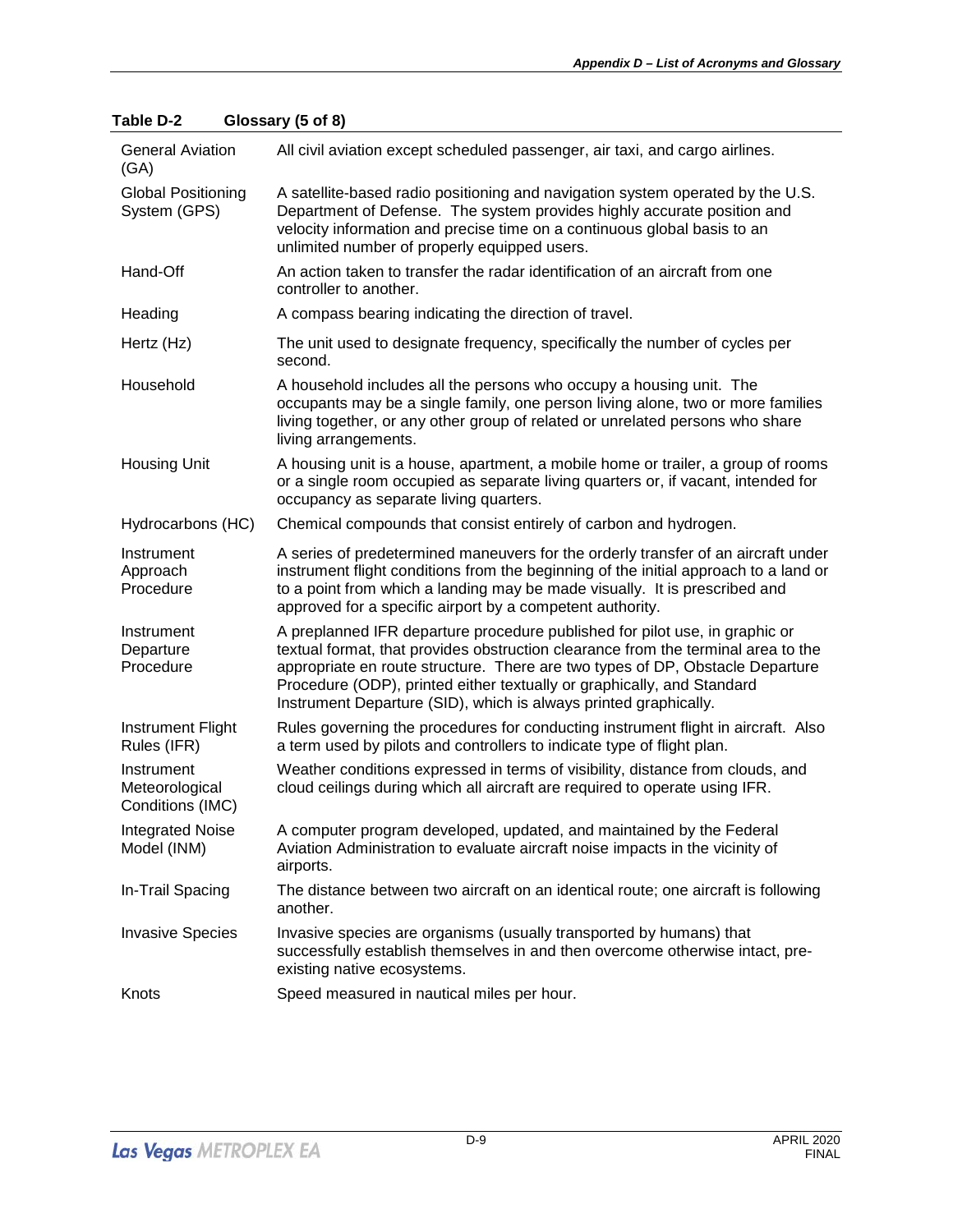## **Table D-2 Glossary (6 of 8)**

| Level-off                                                         | The process by which an aircraft which is climbing or descending transitions to<br>a constant altitude. This can be done once the aircraft reaches its cruise<br>altitude in the en route environment or as a series of steps taken as the<br>aircraft transition to/from the en route environment to guarantee adequate<br>separation from other aircraft.                                 |
|-------------------------------------------------------------------|---------------------------------------------------------------------------------------------------------------------------------------------------------------------------------------------------------------------------------------------------------------------------------------------------------------------------------------------------------------------------------------------|
| Localizer<br>Performance with<br><b>Vertical Guidance</b>         | A localizer performance with vertical guidance (LPV) approach is a modern<br>runway instrument approach procedure (to land on runway) that uses wide<br>area augmentation system (WAAS) and very precise GPS capabilities to attain<br>an airplane's position, offering an accurate position. Although precise and<br>accurate, it is still considered a Non-Precision approach by the FAA. |
| Loudness                                                          | The attribute of an auditory sensation in terms of which sounds may be<br>ordered on a scale extending from soft to loud. Loudness depends primarily<br>upon the sound pressure of the source, but it also depends upon the<br>frequency and waveform of the source.                                                                                                                        |
| Low-Income                                                        | A person whose median household income is at or below the Department of<br>Health and Human Services poverty guidelines.                                                                                                                                                                                                                                                                    |
| Mean Sea Level<br>(MSL)                                           | The height of the surface of the sea for all stages of the tide, used as a<br>reference for elevations or altitude of aircraft flight. Also called sea level<br>datum.                                                                                                                                                                                                                      |
| Metroplex                                                         | A geographic area containing several airports serving major metropolitan<br>areas and a diversity of aviation stakeholders.                                                                                                                                                                                                                                                                 |
| National Airspace<br>System (NAS)                                 | The common network of air navigation facilities, equipment, and services;<br>airports and landing areas; aeronautical charts, information, and services;<br>rules, regulations and procedures; technical information; manpower; and<br>material.                                                                                                                                            |
| National Ambient Air<br><b>Quality Standards</b><br>(NAAQS)       | Standards for criteria pollutants established by United States Environmental<br>Protection Agency that apply to outdoor air.                                                                                                                                                                                                                                                                |
| Nautical Mile (NM)                                                | A measure of distance equal to 1 minute of arc on the earth's surface<br>(approximately 6,076 ft. or approximately 1.15 statute miles).                                                                                                                                                                                                                                                     |
| <b>Navigation Aids</b><br>(NAVAIDs)                               | Any visual or electronic device airborne or on the surface that provides point to<br>point guidance information or position data to aircraft in flight.                                                                                                                                                                                                                                     |
| <b>Next Generation Air</b><br>Transportation<br>Systems (NextGen) | A program shifting aircraft procedures from fixed, ground-based radio<br>navigation transmitting facilities and radar to satellite, or Global Positioning<br>System (GPS), navigation and onboard surveillance.                                                                                                                                                                             |
| Noise                                                             | Any sound that is undesirable because it interferes with speech and hearing or<br>is intense enough to damage hearing, or is otherwise annoying.                                                                                                                                                                                                                                            |
| Noise Abatement<br>Procedure                                      | A measure taken to reduce the off-airport impacts of aircraft noise through<br>changes in airport layout or aircraft operations. Noise abatement procedures<br>are generally developed by airport operators in cooperation with the FAA,<br>aircraft operators, pilots, and other aviation interests to address noise<br>concerns raised by residents and local community officials.        |
| Noise Exposure                                                    | The cumulative acoustic stimulation reaching the ear of a person over a<br>specified period of time (e.g., a work shift, a day, a working life, or a lifetime).                                                                                                                                                                                                                             |
| Noise Integrated<br><b>Routing System</b><br>(NIRS)               | A computer program developed, updated, and maintained by the FAA to<br>evaluate aircraft noise impact for air traffic actions involving multiple airports<br>over broad geographic areas.                                                                                                                                                                                                   |
| Non-Attainment Area                                               | Areas with levels that exceed one or more of the NAAQS for the criteria<br>pollutants designated in the Clean Air Act.                                                                                                                                                                                                                                                                      |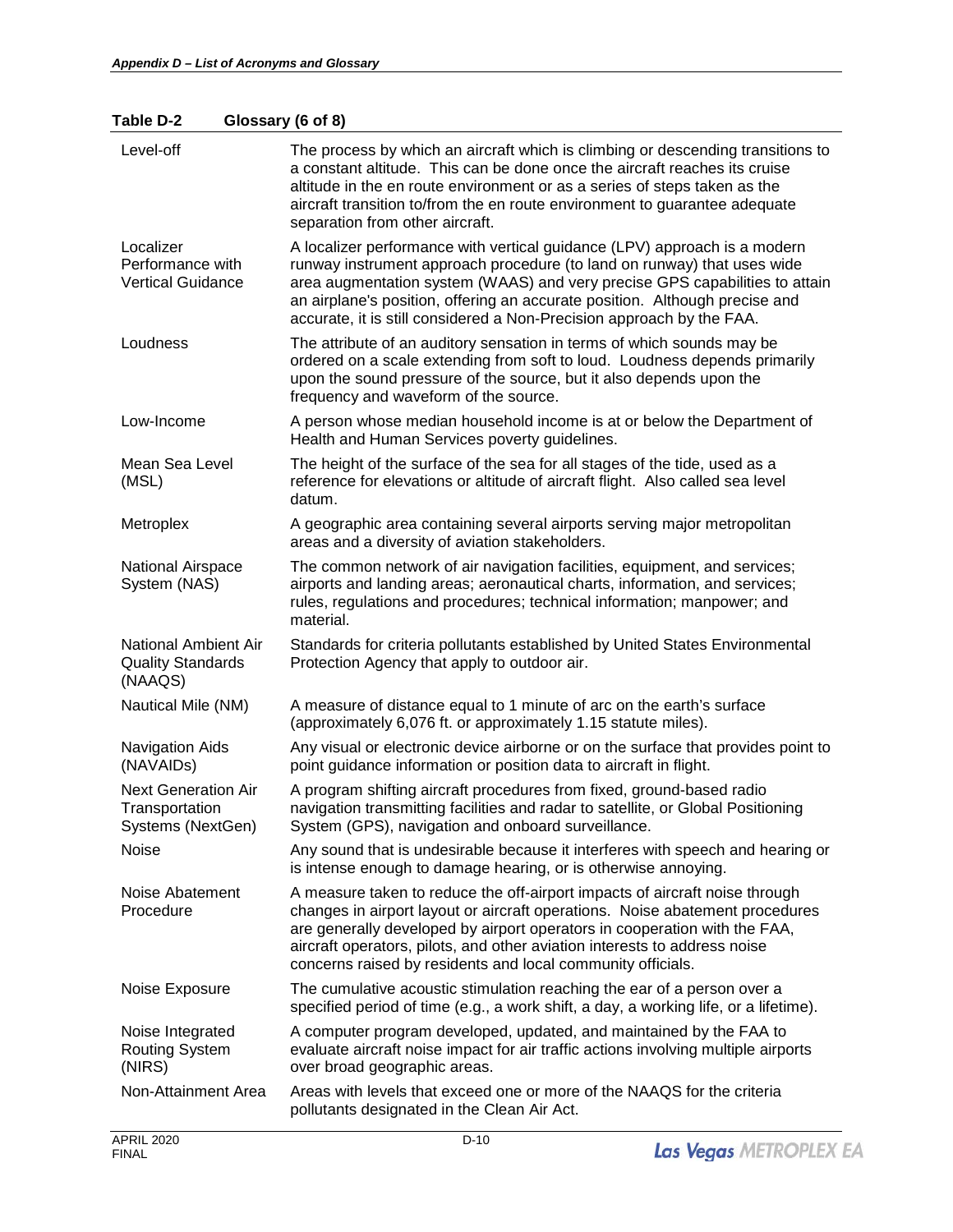| <b>Study Airports</b>                            | These are the airports that are the subject of the Proposed Action.                                                                                                                                                                                                                                                                                                                                                                                                                                                                                            |
|--------------------------------------------------|----------------------------------------------------------------------------------------------------------------------------------------------------------------------------------------------------------------------------------------------------------------------------------------------------------------------------------------------------------------------------------------------------------------------------------------------------------------------------------------------------------------------------------------------------------------|
| Operation                                        | Landing or take-off of an aircraft.                                                                                                                                                                                                                                                                                                                                                                                                                                                                                                                            |
| Over-flights                                     | Aircraft whose flights originate or terminate outside the controlling facility's area<br>that transit the airspace without landing.                                                                                                                                                                                                                                                                                                                                                                                                                            |
| Performance-<br><b>Based Navigation</b><br>(PBN) | Specifies that aircraft Required Navigation Performance (RNP) and Area<br>Navigation (RNAV) systems performance requirements be defined in terms of<br>accuracy, integrity, availability, continuity, and functionality required for the<br>proposed operations in the context of a particular airspace, when supported by<br>the appropriate navigation infrastructure.                                                                                                                                                                                       |
| <b>Piston Aircraft</b>                           | Propeller-driven aircraft powered by an internal combustion engine.                                                                                                                                                                                                                                                                                                                                                                                                                                                                                            |
| <b>Power Settings</b>                            | Amount of engine power used by the pilot.                                                                                                                                                                                                                                                                                                                                                                                                                                                                                                                      |
| Procedural<br>Deconfliction                      | Defined altitude or lateral restrictions as part of a procedure to keep aircraft from<br>conflicting with other aircraft on different procedures.                                                                                                                                                                                                                                                                                                                                                                                                              |
| Q-route                                          | `Q' is the designator assigned to published RNAV routes used by the United<br>States.                                                                                                                                                                                                                                                                                                                                                                                                                                                                          |
| Quadrant                                         | A quarter part of a circle, centered on a NAVAID oriented clockwise from<br>magnetic north.                                                                                                                                                                                                                                                                                                                                                                                                                                                                    |
| Radar (primary)                                  | A device which, by measuring the time interval between transmission and<br>reception of radio pulses, and correlating the angular orientation of the radiated<br>antenna beam or beams in azimuth and/or elevation, provides information on<br>range, azimuth, and /or elevation of objects in the path of the transmitted pulses.<br>Also known as "Primary Radar".                                                                                                                                                                                           |
| Radar<br>(secondary)                             | A radar system in which the object to be detected is fitted with cooperative<br>equipment in the form of a radio receiver/transmitter (transponder). Radar pulses<br>transmitted from the searching transmitter/receiver (interrogator) site are received<br>in the cooperative equipment and used to trigger a distinctive transmission from<br>the transponder. This reply transmission, rather than a reflected signal, is then<br>received back at the interrogator site for processing and display at an ATC facility.<br>Also known as a "Radar Beacon". |
| Radial                                           | A magnetic bearing extending from a VOR/VORTAC/TACAN navigation facility.                                                                                                                                                                                                                                                                                                                                                                                                                                                                                      |
| <b>Reduced Vertical</b><br>Separation<br>Minima  | A reduction in the vertical separation requirement for flights above flight level 290,<br>from 2,000 ft. minimum to 1,000 ft minimum.                                                                                                                                                                                                                                                                                                                                                                                                                          |
| Required<br>Navigation<br>Performance<br>(RNP)   | A type of performance-based navigation (PBN) that allows an aircraft to fly a<br>specific path between two 3-dimensionally defined points in space. RNP differs<br>from RNAV systems in that there is a requirement for on-board performance<br>monitoring and alerting specification.                                                                                                                                                                                                                                                                         |
| Satellite<br>Navigation                          | See Global Positioning System (GPS).                                                                                                                                                                                                                                                                                                                                                                                                                                                                                                                           |
| Section 4(f)                                     | A property that may be protected under special provisions of the U.S. Department<br>of Transportation Act, 49 USC 303(c).                                                                                                                                                                                                                                                                                                                                                                                                                                      |
| Sector                                           | A defined volume of airspace, including both lateral and vertical limits, in which an<br>air traffic controller is responsible for the safe movement of air traffic. A<br>TRACON's or ARTCC's airspace is comprised of multiple sectors.                                                                                                                                                                                                                                                                                                                       |

## **Table D-2 Glossary (7 of 8)**